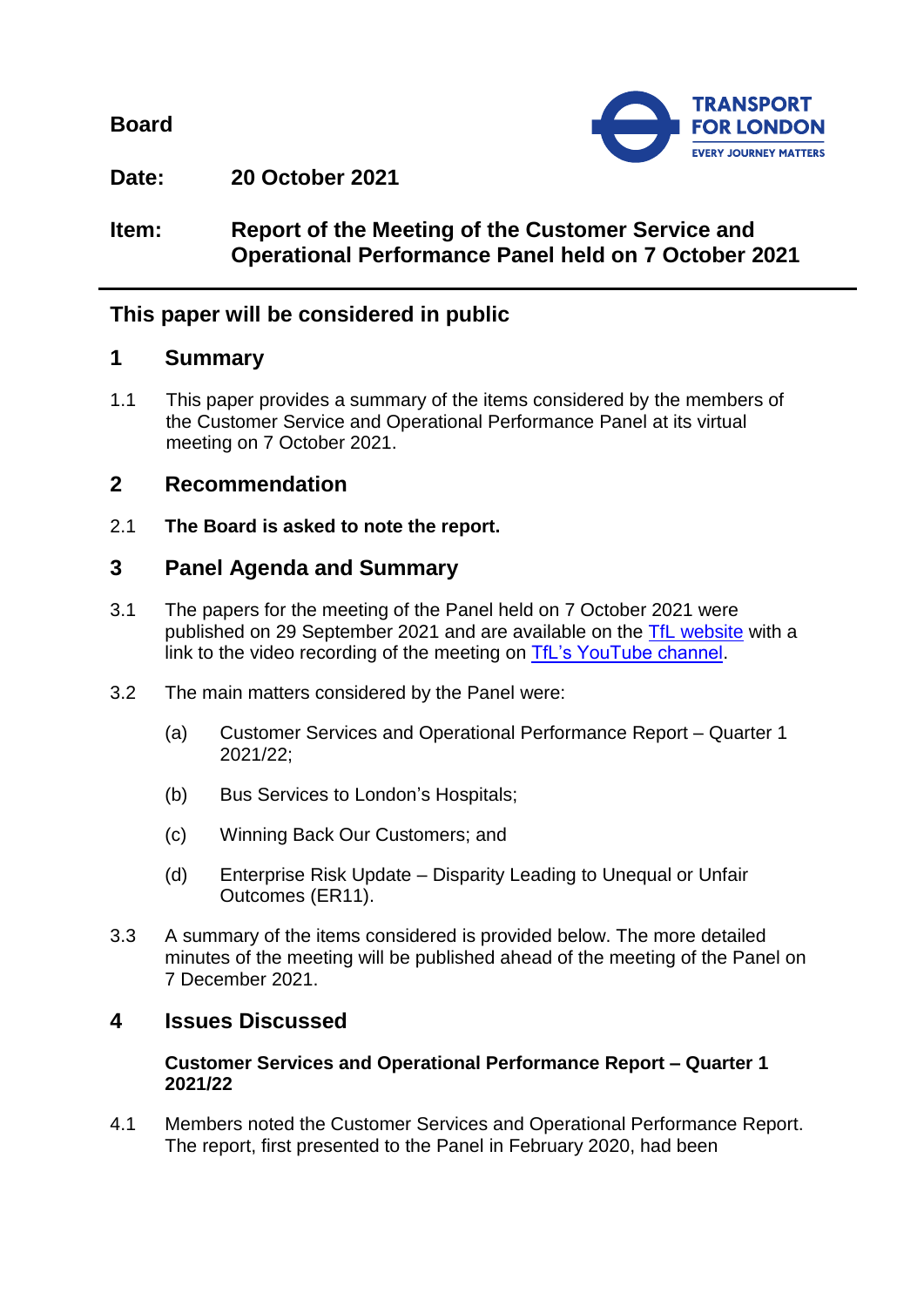reintroduced as London moved into a period of recovery and increased mobility on TfL's network.

- 4.2 The report had been streamlined and restructured to better align with TfL's post-pandemic priorities, to comply with accessibility requirements and to avoid duplication of data shared in other quarterly reports.
- 4.3 Members welcomed the new report format and provided feedback on which data would give the Panel a greater insight into customer service and operational performance, such as Santander Cycle usage, air quality and bus speed data. The Director of Compliance, Policing, Operations and Security would also regularly attend future meetings of the Panel.
- 4.4 The Panel thanked staff for their efforts to keep the network operating, despite the impact of recent adverse weather conditions. It was noted that one month's worth of rain fell during the early hours of 5 October 2021, which caused flooding at Knightsbridge station. TfL staff had reopened the station quickly. As these events became more common, TfL was taking steps to limit the impact on the network.

#### **Bus Services to London's Hospitals**

- 4.5 Members noted an update on the progress made on the provision of bus services to London's hospitals.
- 4.6 Of the seven top priority actions identified in 2017, five had been completed and good progress had been made on one more. Of the eight lower priority actions, four had been completed and four were in progress.
- 4.7 It was difficult to determine to what extent the improved links to hospitals had resulted in passengers changing their mode of transport, particularly due to the impact of the coronavirus pandemic on all travel patterns. It was estimated that each one per cent increase in service volume resulted in a 0.6 per cent increase in demand.
- 4.8 The Panel thanked the team for their work and noted that the work done prior to the pandemic played a crucial role in enabling key workers to get to work.

#### **Winning Back Our Customers**

- 4.9 Members noted an update on the actions TfL was taking to win customers back to public transport and encourage them to make more extensive use of walking and cycling facilities.
- 4.10 Customer feedback highlighted that customers wanted to travel on a network that was safe, clean and orderly. TfL had responded by making the wearing of face coverings a condition of carriage; carrying out visible cleaning across the network; running a near full service to ensure customers could continue to turn up and go; providing customers with information about travelling during quieter times via the TfL Go app; and using marketing campaigns to promote our safety measures and reassure customers.